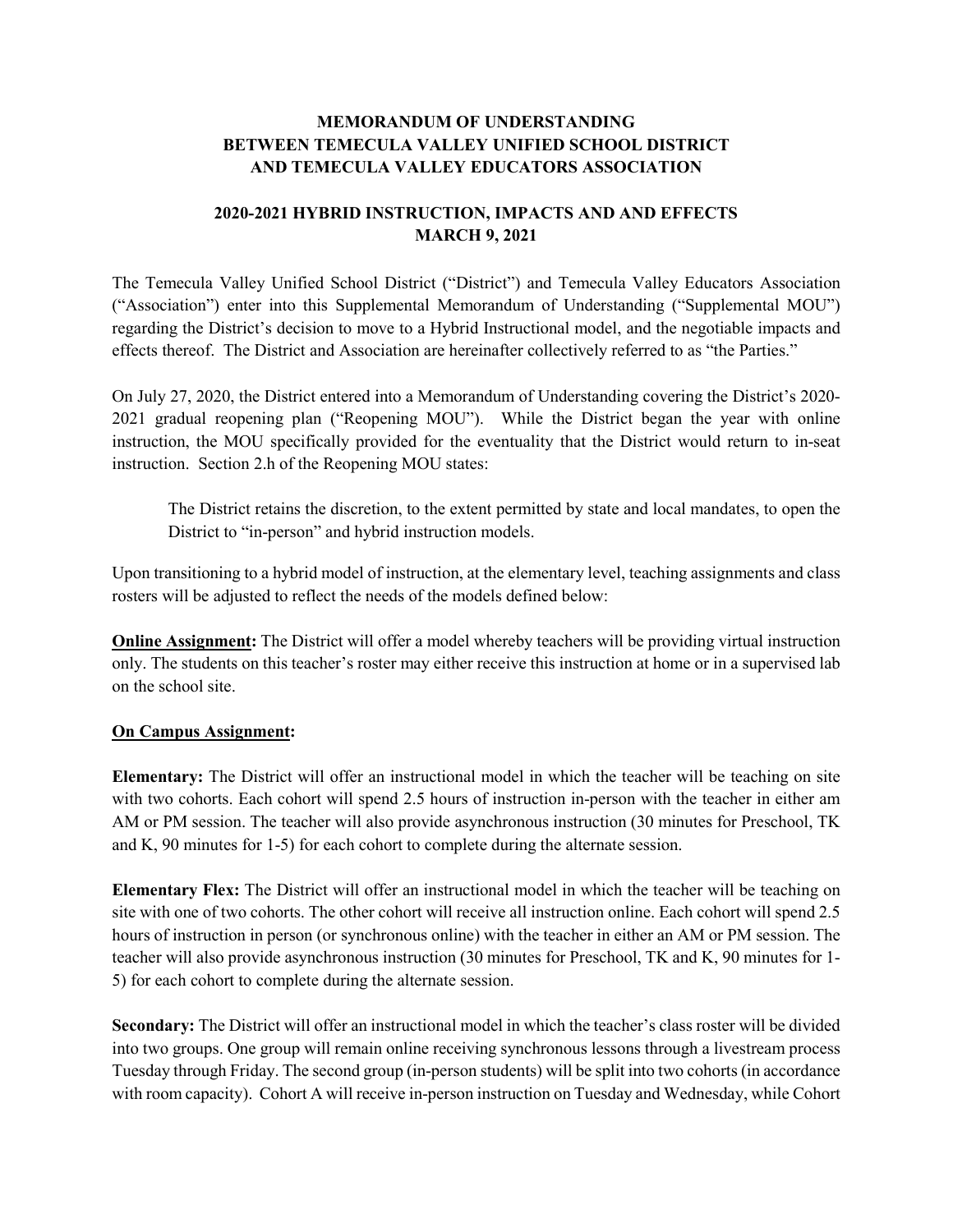B will receive in-person instruction on Thursday and Friday (See AABB Secondary Cohort Schedule). When not in person, the cohorts will receive their instruction through the livestream/video conferencing process with the online group. Both groups will receive asynchronous instruction on Mondays.

## NOW, THEREFORE, THE PARTIES AGREE TO THE FOLLOWING IMPACTS AND EFFECTS:

- 1. Unless modified by this Supplemental MOU, the provisions of the existing collective bargaining agreement, and the Reopening MOU remain in effect, including those provisions related to safety.
- 2. When the District moves to a hybrid model, all teachers will be able to provide instruction from home on Mondays, as those days are entirely asynchronous (except for homeroom/class meeting) online learning.
- 3. Secondary Intervention
	- a. Commencing in the second semester of the 2020-2021 year, the District will implement an intervention model at the secondary level. Intervention shall occur at the end of the day in accordance with the cohort schedule adopted by the District. During these times, it is expected that teachers will implement interventions for all students that include small group instruction, targeted intervention, assessment opportunities, and office hours. Further, sites will develop a system to track student participation in intervention.
	- b. Secondary teachers will be able to participate in intervention from home, provided they are able to travel home safely during non-instructional time, and fulfill the conditions outlined in section 2d of the July 27, 2020, Reopening MOU.
- 4. Elementary Flex
	- a. Participation in Elementary Flex is strictly voluntary though once the Class Lists are complete a member can no longer opt out of this model.
	- b. A unit member may inform their site administrator of their request to provide in-seat instruction in the morning or afternoon so that consideration can be given. Unit members will be assigned/reassigned to positions where they will serve most effectively as determined by the site administrator.
	- c. Teachers who participate in this model of instruction may experience unequal cohort sizes, meaning their in-person instruction students might outweigh their online students, or vice versa.
	- d. In-person instruction students assigned to each cohort will be within the scope of public health guidance.
	- e. Teachers will be able to teach their assigned online students from home, provided they are able to travel home safely during non-instructional time, and fulfill the conditions outlined in section 2d of the July 27, 2020, Reopening MOU
- 5. Online Assignments
	- a. All teachers who are assigned to full online instruction will be able to work from home Monday through Friday.
	- b. In making Online Assignments for the duration of the 2020-2021 school year, the District shall consider, to the extent practicable and consistent with applicable law, unit members with diagnosed underlying health issues that make them particularly susceptible to COVID-19 in accordance with Section 5(d) of the July 27,2020 MOU. If positions are still available, the District will seek volunteers for Online Assignments. Finally, if more online teachers are needed, the District will use its right of assignment.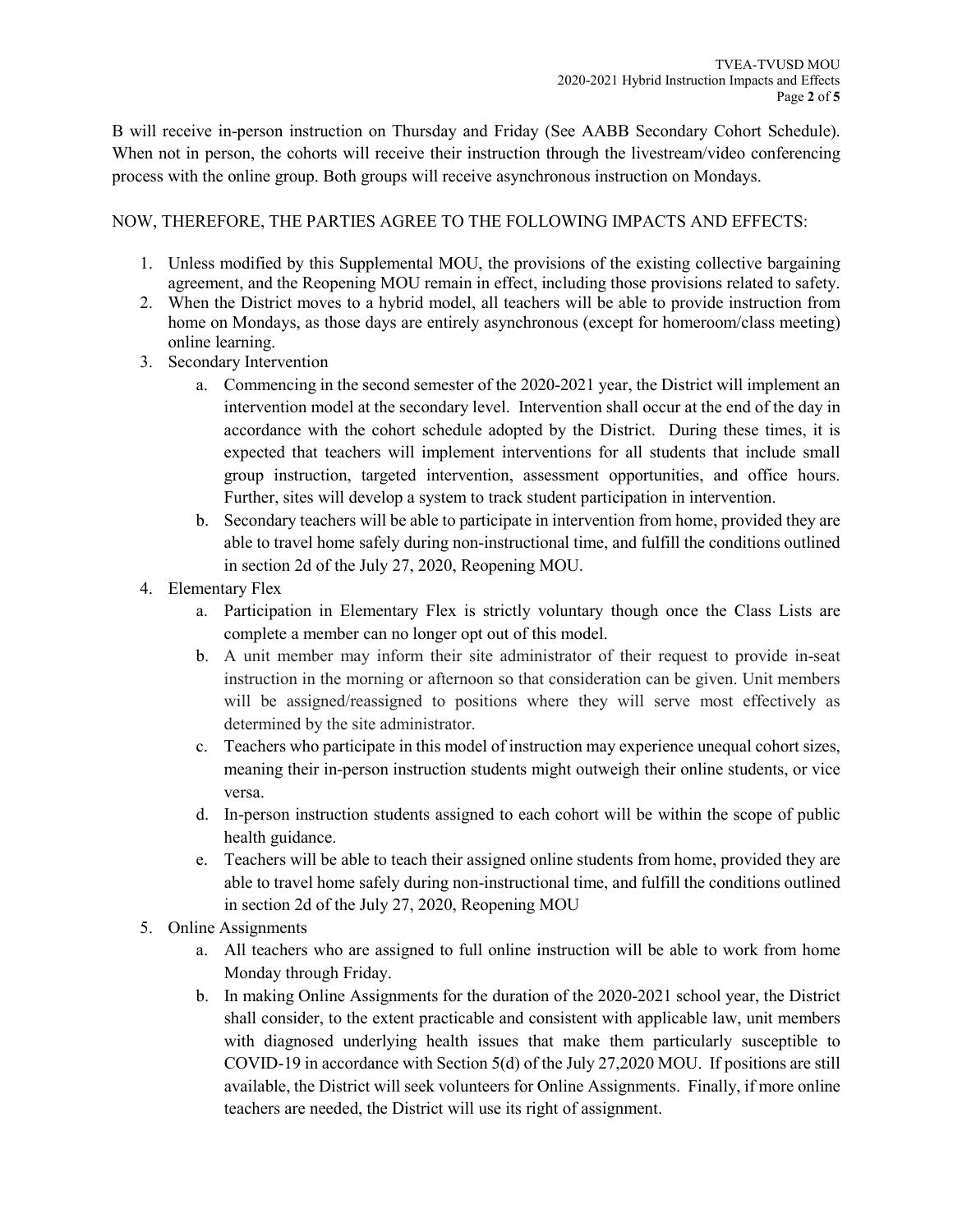- c. Teachers in Online Assignments will be required to meet the conditions in Section 2d of the July 27, 2020 MOU.
- 6. Cleaning Procedures: Site/classroom cleanings shall occur in accordance with the attached [Appendix A.](https://docs.google.com/document/d/17W8JmEJIFEDLK6m8mj_YQoo-U17CK61gGpAjPh2Zcrw/edit)
- 7. Substitute Protocols:
	- a. Upon the reopening of schools, the District will attempt to cover teacher absences using on-call certificated substitutes or period substitutes. Whenever possible, a unit member must report absences to the automated substitute caller system as soon as the need to be absent is known, but in no event less than one (1) hour prior to the start of the work day.
	- b. Secondary
		- i. When drafting daily lesson plans for absences, middle and high school teachers shall incorporate asynchronous lesson activities that both on campus and online students will complete. Substitutes shall not be required to provide instruction via the video conferencing equipment. Instead, all students will access these activities through the learning management system commonly used by that specific teacher. On campus students will work under the supervision of the assigned substitute while they complete the same asynchronous lesson. The substitute teacher will be responsible for taking attendance for students who are both in-person and online using the site specific system which could use a Google form that will record online students' asynchronous participation.
		- ii. Certificated substitute teachers will not provide virtual intervention to students. Absent unit members shall plan appropriate asynchronous intervention activities or, if prearranged, direct students in need of intervention to a colleague teaching the same course for assistance.
		- iii. Unless emergency or extenuating circumstances, teachers will adhere to the lesson plan criteria noted above. In the event that a teacher's day to day absence extends beyond 5 consecutive days, the District shall place a long term substitute who has been trained to provide first instruction utilizing the video conference equipment. If an absence is pre-scheduled to last 6 or more consecutive days, the district will attempt to cover the entire absence by a trained substitute. Teachers shall be required to provide lesson plans for the duration of the absence unless they are written off work by a medical provider.

Absences extending beyond five days will require the sharing of online platform access information to enable the District to facilitate the continuity of instruction.

- c. Elementary: When drafting daily lesson plans for absences, elementary teachers shall incorporate lesson activities according to the designated learning model:
	- i. Online Learning Substitutes will provide synchronous and asynchronous instruction with access to the teacher's LMS and daily lesson plan. A member of the site's office team, administrator or front office, will provide the substitute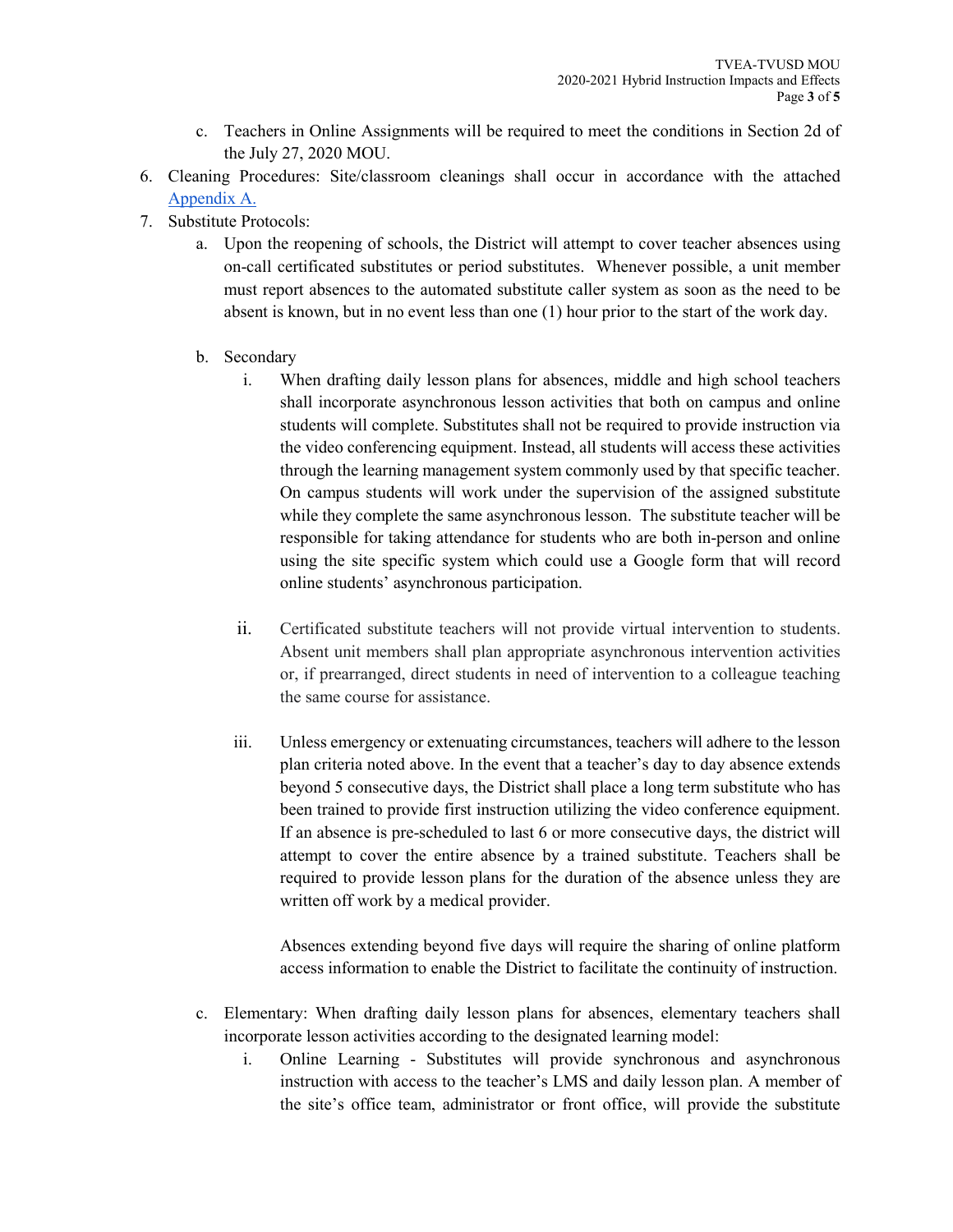teacher with information to access the teacher's Google Classroom, SeeSaw account, and Zoom.

- ii. On Campus AM/PM Substitutes will provide synchronous instruction using the teacher's substitute plans for students on campus. Students will access asynchronous lesson activities listed in the Class Meeting and/or shared by the substitute teacher during synchronous instruction.
- iii. Flex Substitutes will provide synchronous instruction using the teacher's substitute plans for on campus students. Students will access asynchronous lesson activities listed in the Class Meeting and/or shared by the substitute teacher during synchronous instruction. During the online session, the substitute teacher will provide synchronous instruction with access to the teacher's LMS and daily lesson plan. A member of the site's office team, administrator or front office, will provide the substitute teacher with information to access the teacher's Google Classroom, SeeSaw account, and Zoom.
- iv. Unit members assigned to the Online Learning model shall have the option of requesting a substitute or using a Partner Teacher position to cover their short term absences. Flex teachers shall have the same option for half day or partial absences of online instruction. In the event that a Partner Teacher will be utilized, the unit member must make administration aware of the arranged plans for Partner teacher usage.
- v. Partner Teacher coverage and responsibilities shall be in accordance with the Substitute Protocols outlined in Appendix H.
- 8. New technological training program: Secondary teachers will receive training related to the technology devices, set-up, and use for the live streaming/video conferencing. Set-up and basic tech training will occur asynchronously before teachers have access to the materials and both asynchronously and synchronously once the materials are made available. During the first week of second semester, training will occur during a portion of the time that is designated for intervention. In addition, training related to additional resources, pedagogy, content specific strategies, etc. will continue throughout the semester.
- 9. In the event that the District determines it necessary to use an online unit members empty classroom, the unit member shall be notified. The District reserves the right to use all vacant classrooms without notification during emergencies or due to extenuating circumstances.
- 10. Employee Testing
	- a. District will implement COVID Testing in accordance with CDPH/Riverside County guidelines.
		- i. There will be no out of pocket cost to employees for the test (insurance may be billed).
		- ii. Testing of employees due to potential exposure will be offered during the employee's work day and at the employee's place of work to the extent possible. If testing is not available at a unit member's work location, they may report to a centralized location at the District office without the need to use contractual leave.
		- iii. Self administered asymptomatic testing will be offered during the employee's work day and at the employee's place of work.